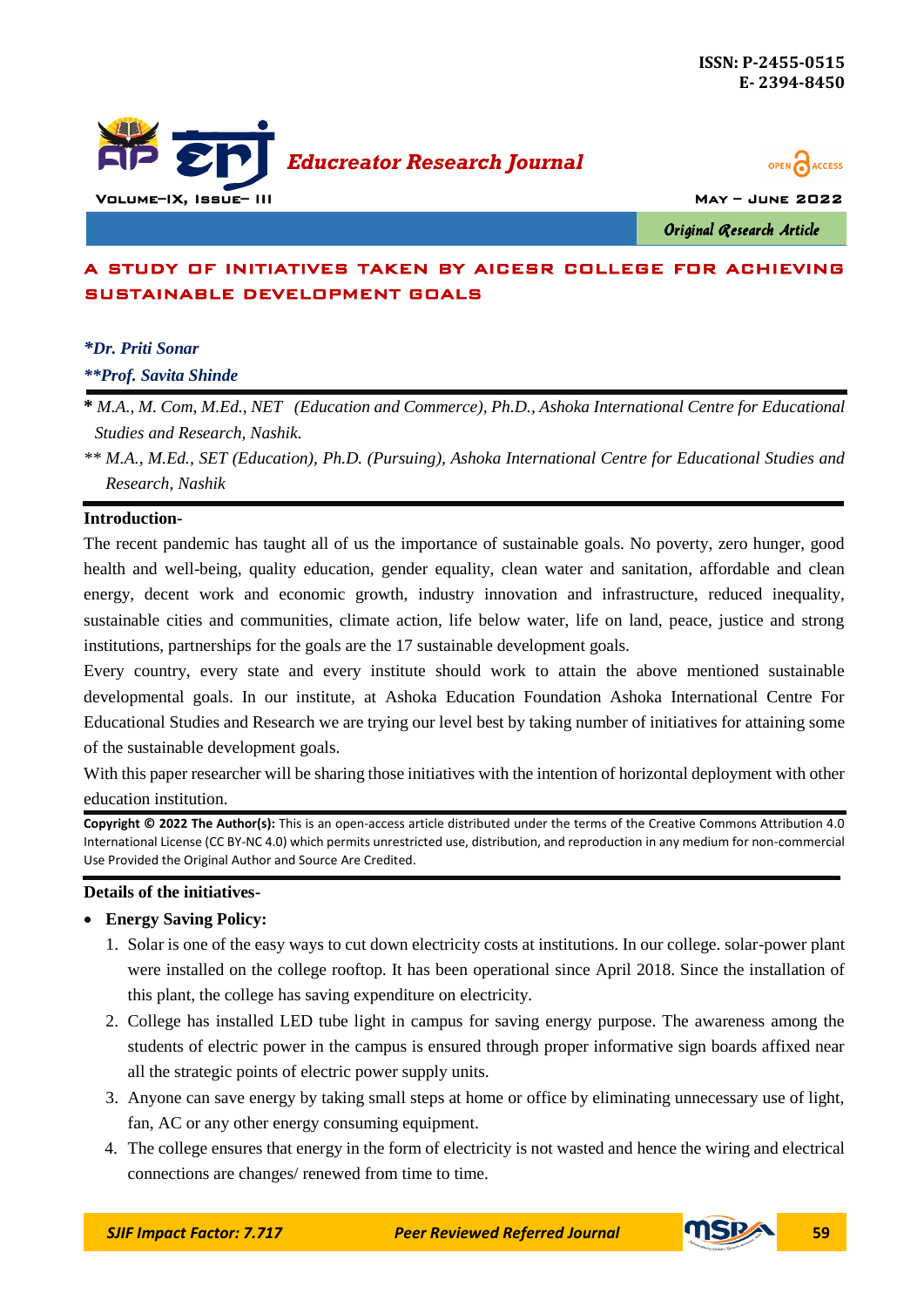



Original Research Article

# **Efforts for Pollution Free Environment:**

- 1. The college has about varieties of trees on campus that balances the ecosystem of the surrounding area. A garden in the premises, with different plants, provides a healthful ambience in the college. Also green India camping run by college. Green lawns are also maintained by college.
- 2. Events like tree plantation, swach bharat abhiyan are organized regularly under NSS activity. Students and Educators dedicate sapling to the college on their birthday.
- 3. Separate housekeeping department work for the cleanliness of campus and policy is designed for housekeeping department.
- 4. Steel crockery is used in the canteen.
- 5. Every year college celebrated difference days like World Earth day, Environment day, Ozen Day etc.

# **Waste Management:**

Institute is conscious about the environmental issues arising from improper waste handling and take responsibility to ensure that waste from the campus are properly disposed and/or recycled. The institution has taken up several measures for waste management to safeguard the environment. The waste is reduced in an organisation by training the students and staff with the help of waste management awareness program and its practices through advertisement on notice boards, displaying slogan boards in the campus. etc.

- 1. Waste is segregated in the form of dry and wet waste.
- 2. The waste which is segregated is then collected by housekeeping department and municipal corporation vehicles for proper disposal.
- 3. Even the furniture which is broken is also converted into reusable.
- 4. We have newspaper kept in library and after collection of all paper year wise and sell those paper to old newspaper collector and we get cash which is kept for institutional use.
- 5. Organic waste from kitchen is given to biogas plant.
- 6. All the canteen organic waste and gardening waste is Recycled to generate good quality manure which is used for in-house gardening. This is done in a composting. The campus has a small pilot scale composting plant that generates compost culture from the food-waste.
- 7. The NSS unit has conducted pledge programme on 'Swatch Bharat Abhiyan" and also conduct programme on swatchtaabhiyan.
- 8. The college is to take care of the environment through solid waste management, in order to maintain the beauty of nature in and around the campus the college sensitizes its students and staff about the environment through various activities.
- 9. The Ashoka Education Foundation has centralized facility to collect e-waste from Colleges, housekeeping and disposal.
- 10.E-wastes such as computers, laptops, scanner, printer etc. if generated are collected centrally & disposed off. Old monitors and CPUs are repaired and reused. Electronic appliances and devices are put to excellent use where in the laboratory assistants handle minor repairs and major repairs are conducted by external technicians. All the old non-working electronic goods are given away for recycling and new electronic

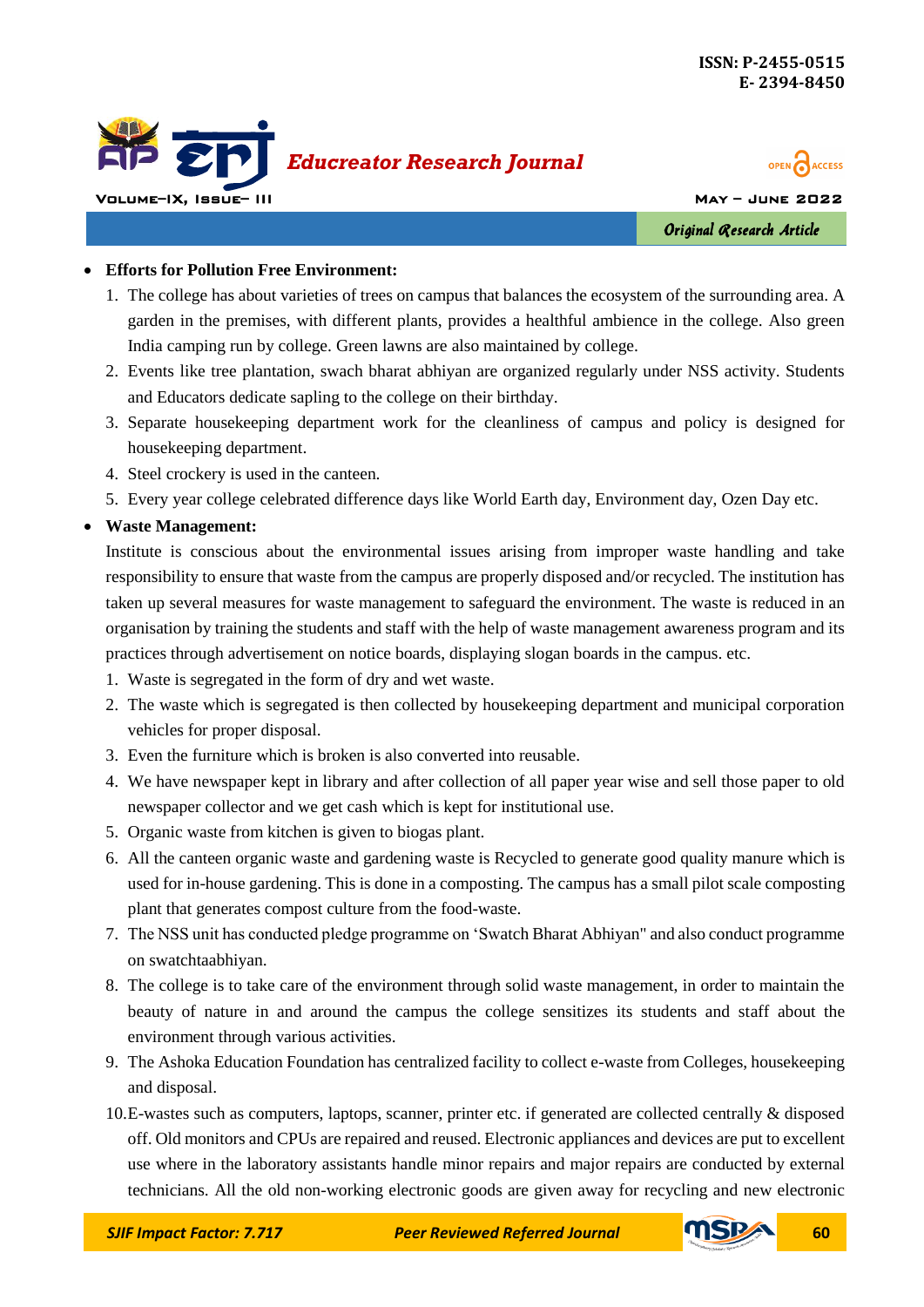



Original Research Article

appliances which adhere to the environment protection rules and power consumption norms are purchased at regular intervals. Electronic waste is minimized by reusing the electronic components and regular maintenance.

- 11.Recycling workshops held amongst students by the Green Society raise awareness about plastic waste, food waste and menstrual waste.
- 12.To save paper, printing is carried out only when essentially needed. Single sided used papers are reused for writing and printing.
- 13.Students are trained to convert waster into creative artifacts. For which a special exhibition is also conducted where these articles are sold and the profit that comes out of it is donated to the needy institution.

**E- learning-**

- 1. Educators using ICT equipment like personal computers, laptops, audio-visual (AV) equipment, software and network equipment, CD/DVD. They teach with the help of Power Point Presentations as well as topic related audio or video sources.
- 2. Teachers use Google classroom, Google form, Google sheet etc.
- **Quality Education-**
	- 1. **Flipped Classroom Methodology:** A **flipped classroom** reverses the traditional teaching methodology, giving students access to new material at home, while class time is used to assimilate this knowledge. It helps them to become thinkers.
	- 2. **Constructivism:** In the most general sense, it usually means encouraging students to use active techniques (experiments, real-world problem solving) to create more knowledge and then to reflect on and talk about what they are doing.
	- 3. **Teaching using ICT tools:** Educators using ICT equipment like personal computers, laptops, audiovisual(AV) equipment, software and network equipment, CD/DVD. They teach with the help of Power Point Presentations as well as topic related audio or video sources.
	- 4. **Research Work:** Educators motivate students to participate in AVISHKAR University Level Competition organised to imbibe research area in students. Students also publish research articles in journals or conferences.
	- 5. **Co-curricular activities:** Co-curricular activities improve the creative writing, analytical ability, leadership skills and decision making skills among the students. College Educators motivate students to participate in various activities like youth festivals. The long list of prizes won by our students and other district and state level competitions bears a testimony to it.
	- **6. Language Club:** Language is important for communication. As our college is minority institution every year we form language club with the help of students. We conduct different competitions like spell bee, storytelling, proverbs and idioms etc. Marathi Diwas, Hindi Pakhwada, English day celebrated for enriching language and communication.